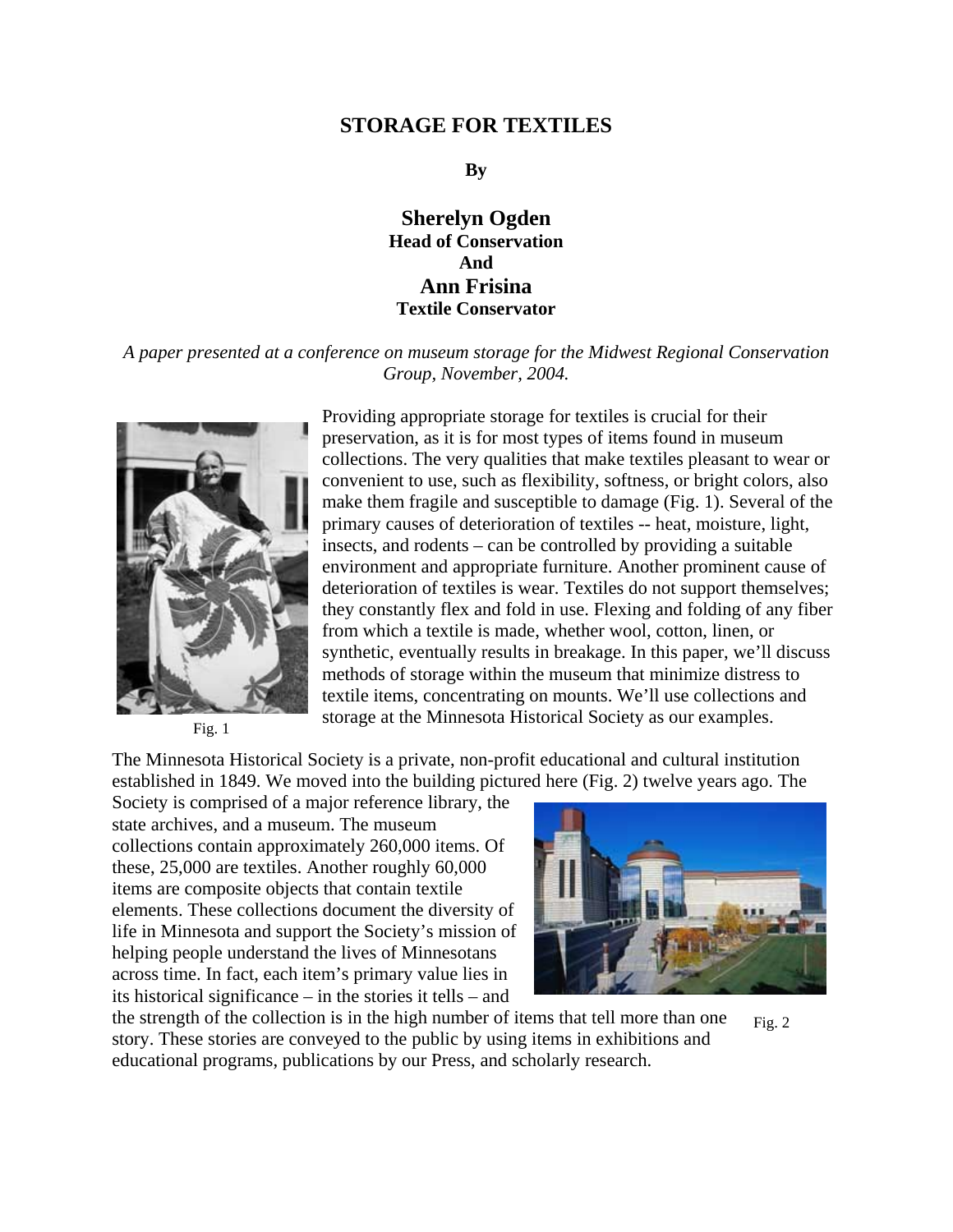A sampling of the variety of the Society's textile holdings includes its more than 250 quilts and coverlets that date from the late eighteenth century to the present, its wealth of American Indian items from the Upper Mississippi River Valley region, its collection of 3,500 Munsingwear undergarments that, along with forty boxes of business records, document an important Minnesota corporation, and its Alexander Ramsey House filled with furnishings chosen and used by one family for three generations. Items range in size from a three inch Queen Elizabeth doll with throne (Fig. 3), one of 200 dolls from around the world collected by a Minnesotan, to a sail from the tenfoot boat Yankee Girl (Fig 4), the smallest craft ever to have crossed the Atlantic from west to east in 1979. The collections are filled with eclectic and unique items, many of which reflect aspects of Minnesota's popular culture. Examples are a 300-foot long yellow



Fig. 5

ribbon (Fig. 5) weighing 200 pounds that wrapped around the Foshay Tower in Minneapolis to celebrate the release of hostages in Iran, Prince's Purple Rain costume (Fig. 6), and the parkas worn by explorers Will Steger and Ann Bancroft on their expedition to Antarctica in 1986 (Fig. 7).







Fig.  $7$  Fig. 6





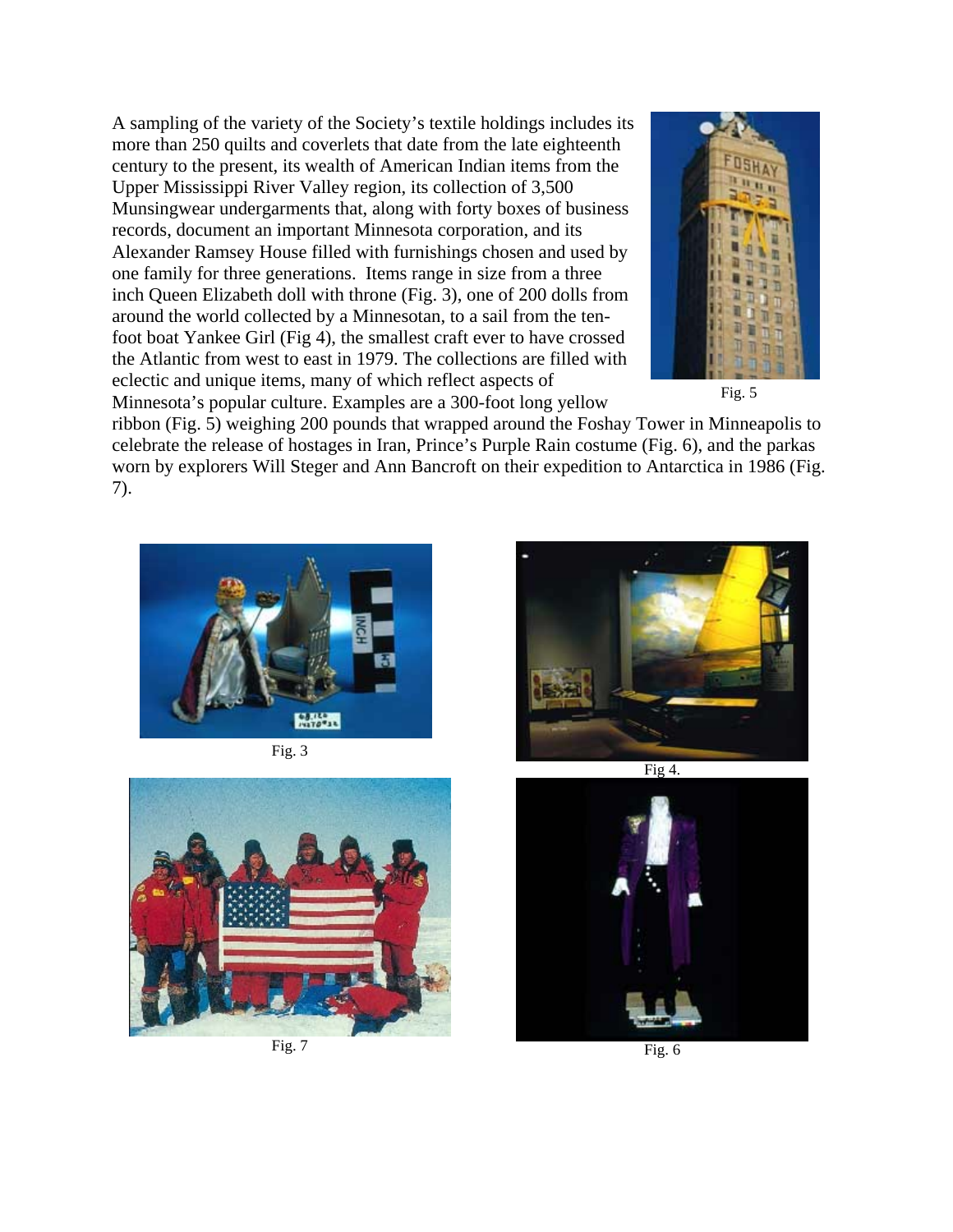Issues related to access, use, and staffing levels influence how we store our textile items. We have standard museum closed storage, where the storage areas are kept locked, and public access is by appointment and only when accompanied by a staff member. Nevertheless, the Society is committed to readily sharing its collections with a broad constituency and to promoting their use. This commitment affects how we store items, using furniture and mounts that are geared toward accessibility. For example, we have found that visitors can be accommodated more quickly and easily if items are stored in a drawer (Fig. 8) or on a sliding shelf (Fig. 9) that can be pulled out, so that they can see several items fully at once, than if items are on a fixed shelf and only partially visible. When a fixed shelf is used for the storage of textiles, we store items on a



Fig. 11

mount or support that can be easily pulled out for viewing so the item can be seen quickly and completely without being handled (Fig. 10). When appropriate, we hang garments in wardrobes (Fig. 11) so that all staff need to do is open the doors and visitors can see an assortment of costumes at once and at a glance. These measures are especially important now that we, like many cultural institutions across the country, are facing staff reductions due to funding cut-backs and have limited staff to meet with visitors. Figures 12-19 further illustrate our textile storage areas and methods.







Fig. 10





Fig. 13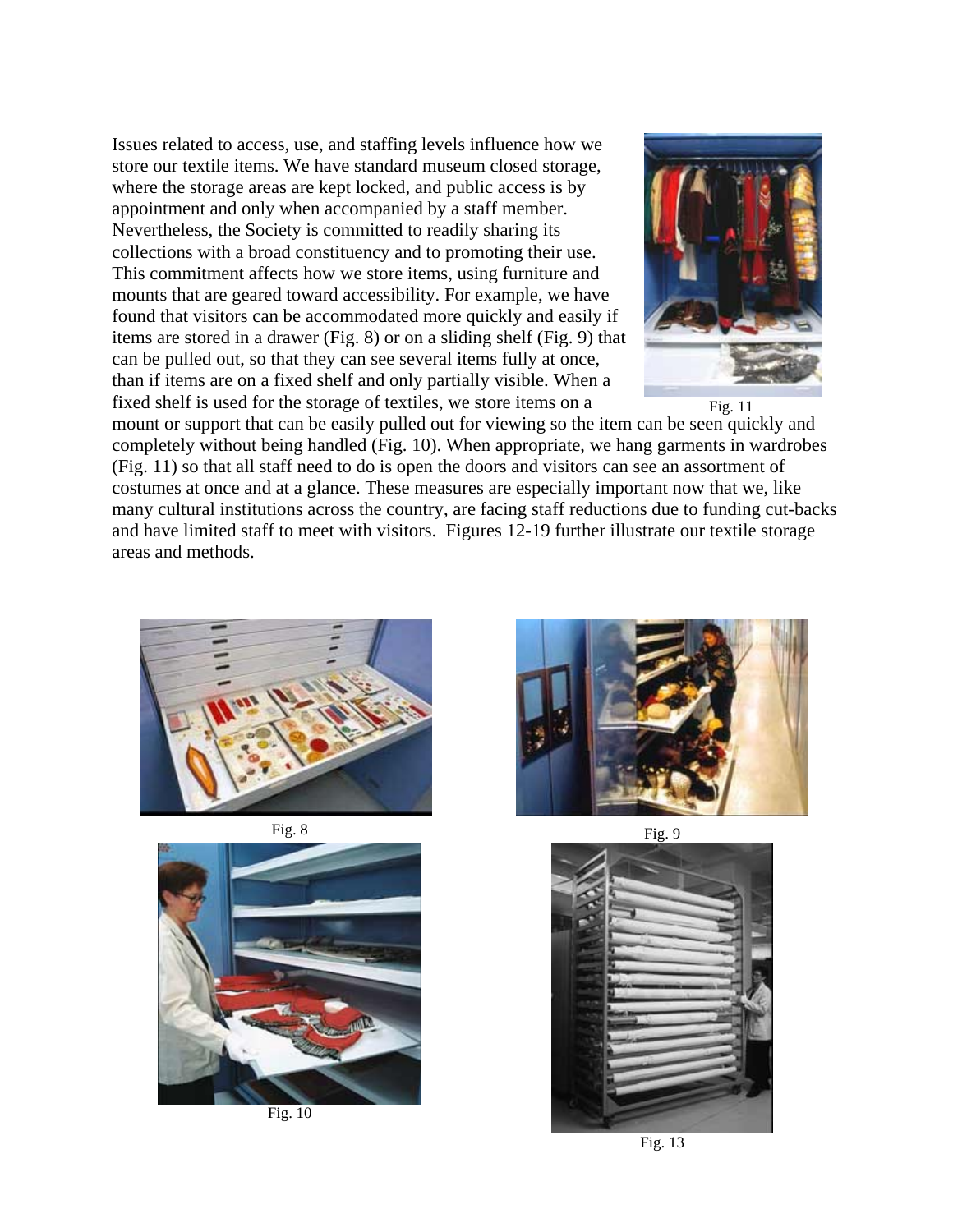



Fig. 15





Fig. 16





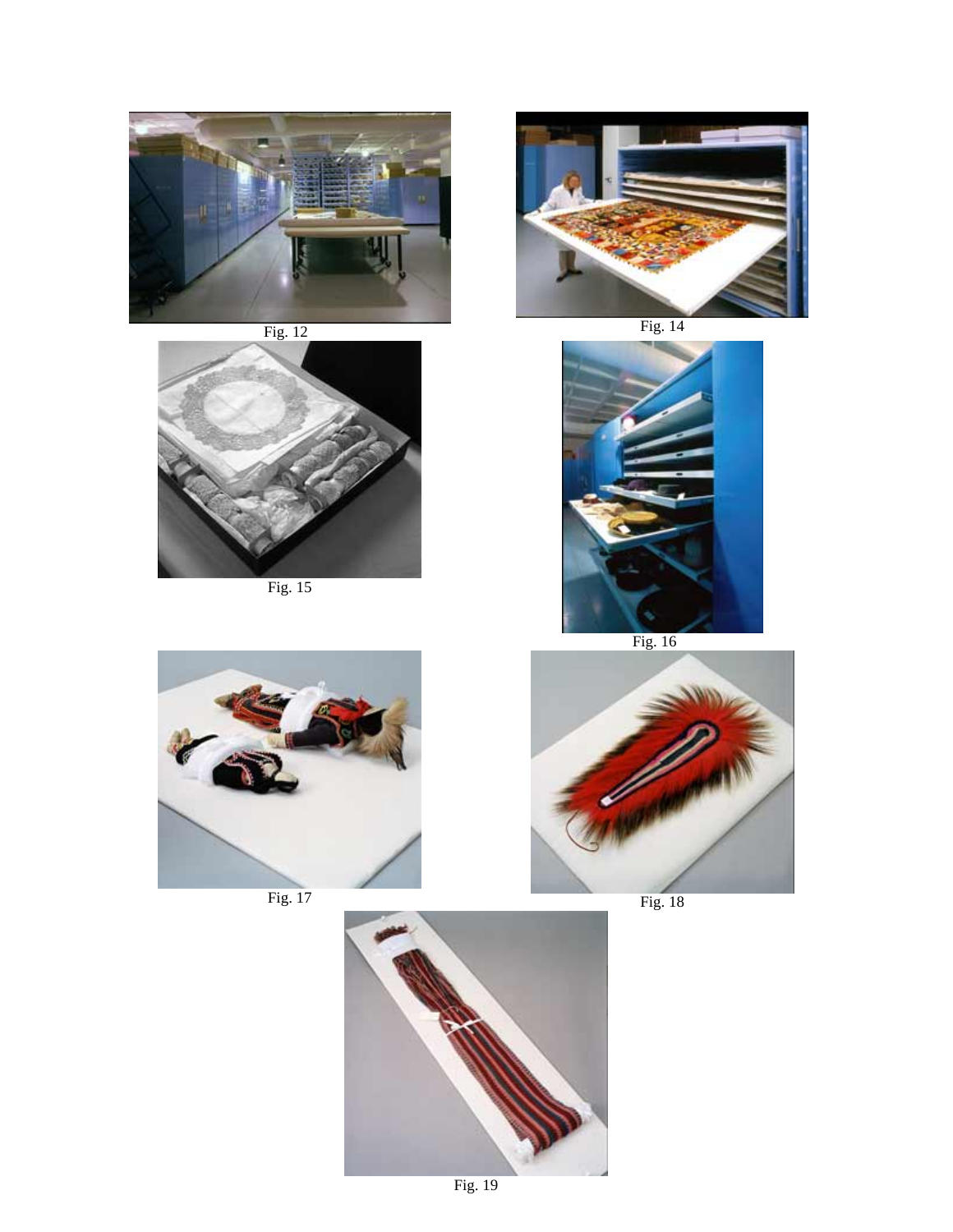#### *Textile Storage at MHS*

Mounts play an important role in the storage of textiles. The goal of a storage mount is to promote the long-term preservation of a textile and to prevent further distortion or physical damage to it by providing a safe, stable support. Flat, boxed, hanging, and rolled mounts are commonly employed to support textiles and, as you just saw, we use all of these at the Society. We prefer mounts that serve the dual purpose of securing and supporting items in drawers or on shelves and also that can be used to move them safely from one location in the building to another. In general, we attempt to design mounts in such a way that they are handled, rather than the textile on them, and so that the textile can remain on them for examination and study, again to reduce handling of the textile itself. We use materials that are chemically and physically stable and of an appropriate durability in the construction of our mounts, and we affix textiles to them in a passive manner allowing for easy removal if needed. As a rule, we do not construct mounts of display materials, since our storage mounts are rarely used for exhibition. Finally, we try to design mounts that can be made easily, quickly, and inexpensively by volunteers, upon whom we are increasingly reliant in these times of fiscal challenge.

This paper focuses on storage mounts designed for entire collections of one type of item, rather than on mounts custommade for a specific item. The collections we discuss below are the samplers, the moccasins, and the bandolier bags.

When preparing to make mounts for an entire collection, it is usually important to begin by conducting a survey that identifies the number and size-range of items, the amount of space available, the type of furniture to be used, such as drawers or shelves, and the width, depth, and height of these. These factors, as well as the intended use of the items, influence the design of a storage mount. It is this basic information that allows you to design a mount that makes the most efficient use of space and provides the greatest ease in handling while protecting the item.

The Society has over 100 samplers in its collection (Fig. 20 and 21). These two dimensional textiles vary widely in size and shape. Previously the samplers were piled in three drawers, interleaved with layers of tissue paper. Staff knew which samplers were in a drawer, but not where in the drawer they were located, so each time a specific sampler was needed, staff would shuffle through the pile folding back the corners of the samplers in search of accession tags. This method of storage, while initially supportive, inert, and safe, resulted in unnecessary handling and flexing of every sampler in the drawer during a search. Also, it tended to exasperate the staff member whose task it was to locate a particular sampler that



Fig. 20



Fig. 21

had shifted at some point and was now lost between layers of tissue paper.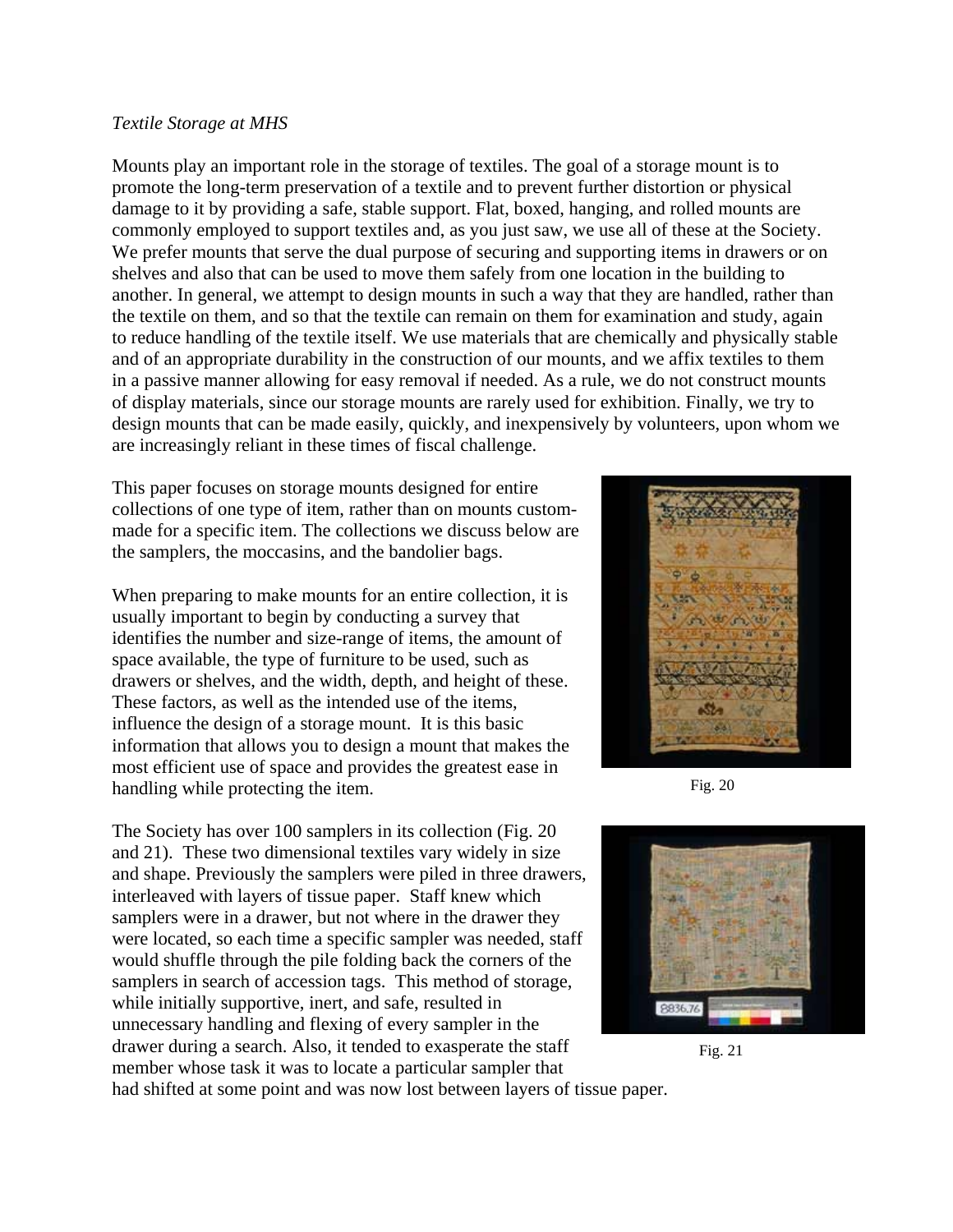To facilitate the location and handling of these samplers and to provide adequate support for them, a hinged window mount with a fabric-covered backboard was designed (Fig. 22 and 23). Information gained during a survey of the sampler collection led to the selection of three standard sizes that would best fit our drawers. These three sizes fill the drawers front to back and side to side, preventing shifting or movement of the mounts as the drawers are opened and closed. However, while the overall dimensions are standardized, the window is cut to the size of the sampler. Sometimes multiple smaller samplers (Fig. 24) are stored on a single larger mount with corresponding windows. The sampler lies passively on the fabric-covered





backboard and is held in place by friction. Constructed of acid free bi-corrugated board, de-sized muslin, Beva 371 thermo-plastic adhesive, and cotton-wrapped polyester thread, these mounts are made of inert materials.





Fig. 23 Fig. 24

The mounts are stacked in the drawers to fill them from bottom to top (Fig. 25). By standardizing the sizes we can stack mounts on top of one another in a methodical manner. The design of the window mount creates the space necessary to prevent abrading, crushing, or stressing the textile below. Each mount is numbered, eliminating the need to flex a sampler in search of accession tags and to provide a reference linking a specific mount to its sampler. The rigidity of the mount (Fig. 26), which allows for safe movement of the textile within the museum, along with the standardized dimensions, facilitate use and handling. Finally, examination of the textile by scholars is easily accomplished without touching the sampler. The one disadvantage of this mount system is that it requires more space for storage than was originally used. We now house the samplers in four drawers instead of the previous three.



Fig. 25 Fig. 26

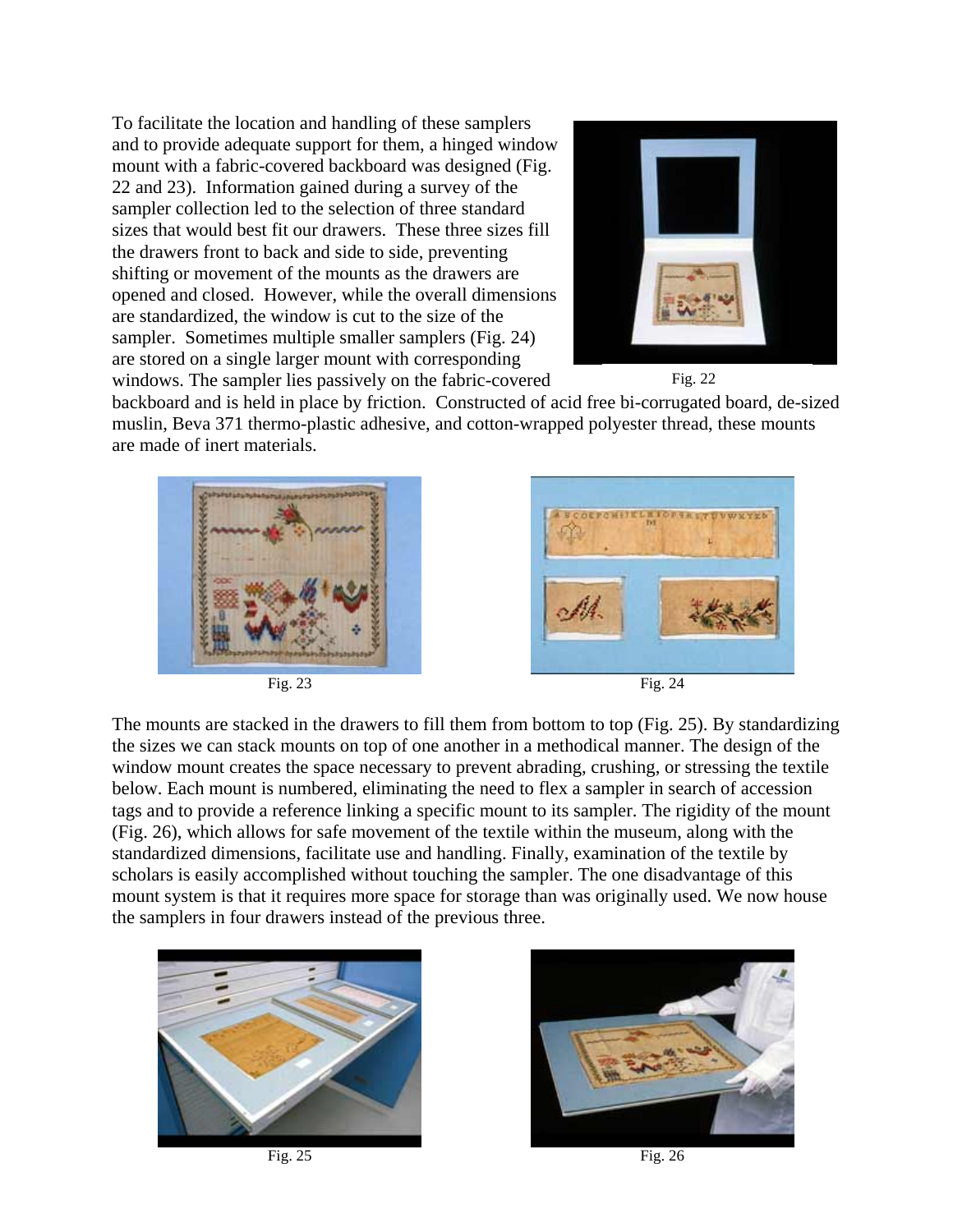

Fig. 27

The American Indian moccasin collection (Fig. 27 and 28) was also in need of storage improvements. Stored in drawers, the moccasins rolled over or slid whenever the drawers were opened or closed. Falling to one side, a moccasin could be separated from its mate. Worse yet, beads and other embellishments could be separated from a moccasin, which could take an enormous amount of examination to reunite with the correct one. Also, every time a pair was moved within the museum, each moccasin was handled directly. In response to these concerns, we produced a tray mount that facilitated handling, provided support, and minimized the confusion caused by separated beads and other embellishments.

The Museum of the Fashion Institute of Technology designed a coroplast tab and slot tray (Fig. 29 and 30) for their footwear

collection in three standardized sizes: boots, adult's, and children's. The design enhances access by making it easier to handle and move footwear, and it prevents rolling within a drawer and the consequent separation of pairs. We followed their model and had similar storage trays manufactured for our entire footwear collection of 1,300 pairs. We chose three standard sizes suited to our needs, which we designated as small, medium, and large. The tray mounts were designed to fit in our drawers, again filling them front to back and side to side to minimize shifting. We sketched out a pattern in each size, had a die made from each pattern, and had the mounts cut from the dies by a commercial fabricator.



Fig. 28





Fig. 29 Fig. 30

The moccasin collection (Fig. 31) was the first of our footwear collections to receive re-housing. In this instance a detailed collection survey was not necessary. A simple query of our database showed that we had ninety pairs of moccasins. We tested several of the moccasins for fit and found that the medium size tray worked best, so we did not need to use trays in more than one size for this particular footwear collection. A volunteer made socks of cotton knit tubular fabric (Fig. 32), put them into the moccasins, and then stuffed them with poly fiber fill to support the moccasins. Another volunteer folded the mounts into their tray shape (Fig. 33 and 34). The supported moccasins (Fig. 35) were then placed on the tray and secured with a twill tape tie. The materials used in this mount system are polyethylene corrugated board, cotton stocking tubular fabric, polyester fiberfill, cotton-wrapped polyester thread, and twill tape. I have a hand-out about this mount for anyone who would like it.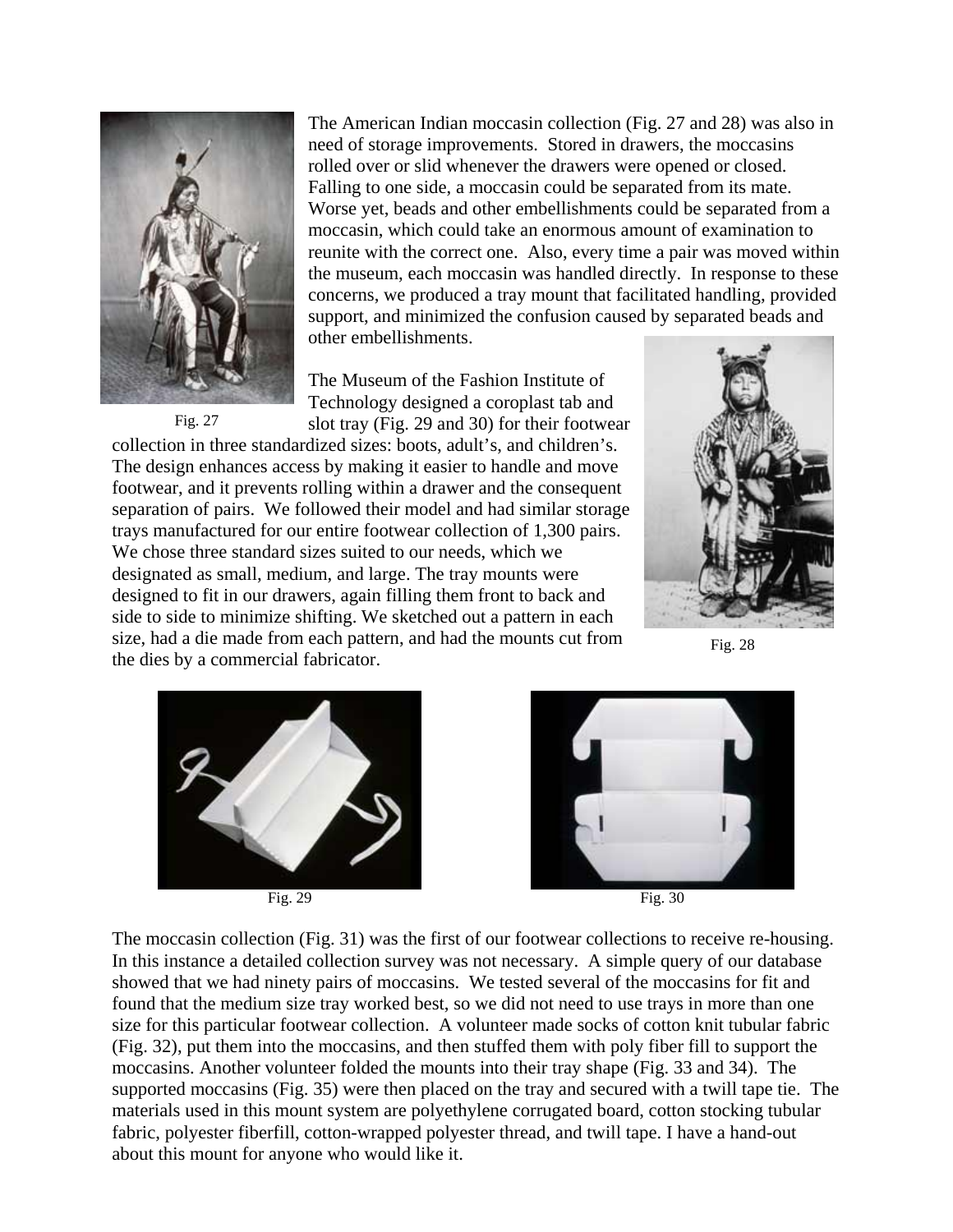



Mounts for our collection of bandolier bags were the most demanding ones to design, standardize, and fabricate (Fig. 36 and 37). The Society's 130 bags, believed to be the nation's premier collection, are highly prized and consequently are requested frequently. Previously the bags were stored in drawers on sheets of acid free paper and a cushion of expanded polyethylene foam sheeting. Removal of a bag from the drawer required sliding a board under it and lifting it out flat. Often, however, the bag was removed instead by using the acid-free paper under it as a sling because this was quicker. Doing this required the additional manipulation of folding the bag's straps over the body of the bag. Unfortunately both methods of removal – the rigid board and the paper sling -- caused flexing of these often-heavy items. Another serious problem was the separation of beads and other embellishments or fragments from a bag. Frequently these small bits would be lost when the drawer was opened or would roll to the back and be separated from their bag.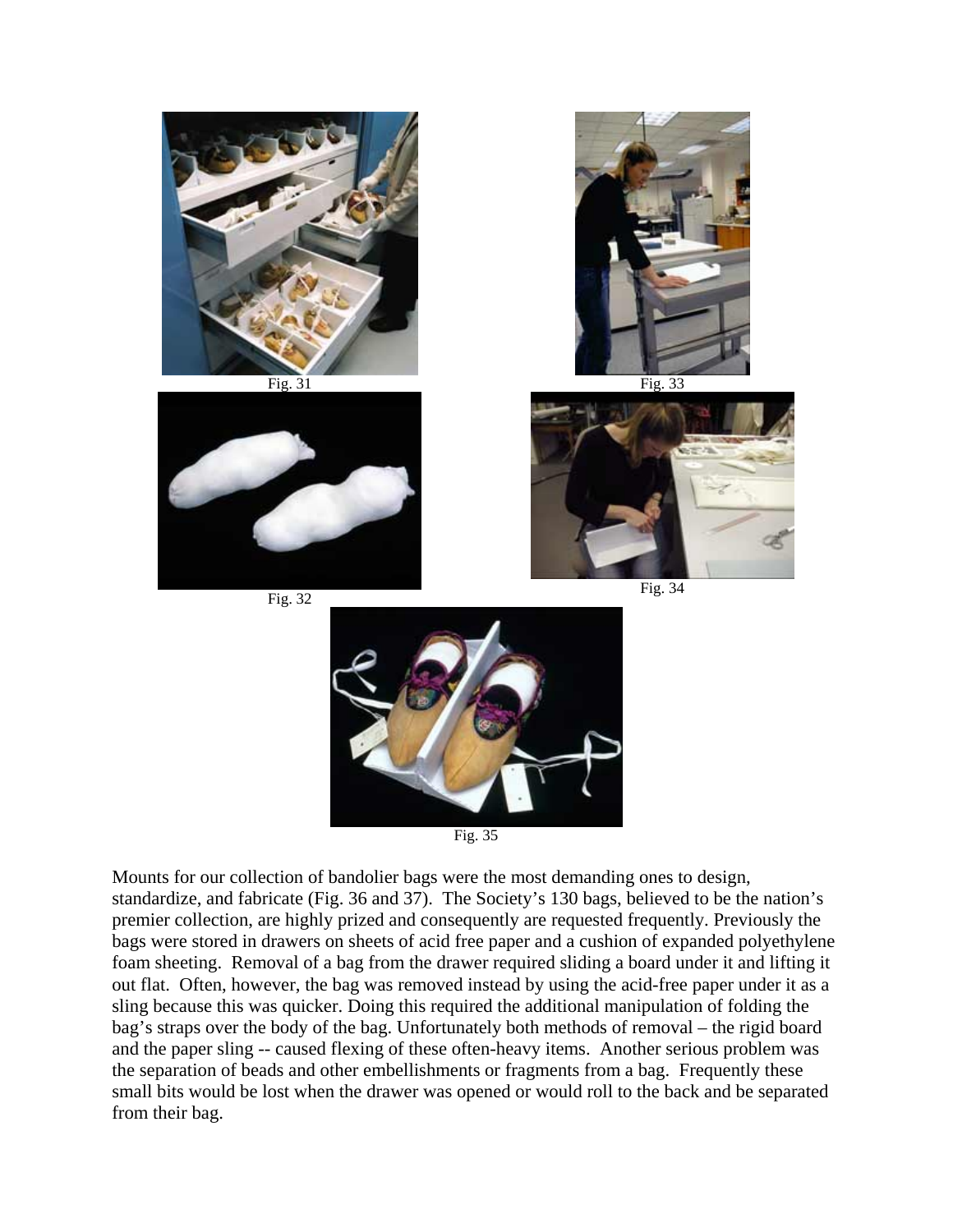

Fig. 36

This project was carried out without a survey of sizes because the bags were highly guarded, which limited our access to them, and because of time constraints of the curatorial staff who needed to be involved in the process. As a result, the sizes of the mounts were not standardized or chosen to fit the drawers. Instead, the mounts were made as small as possible while still providing adequate support. This was to save space. We were concerned about movement of the

mounts in the drawers since the mounts did not completely fill them. This, however, did not prove to be a problem. The mounts are heavy enough that they do not slide unless a drawer is opened or closed much more vigorously than it should be. And if sliding does occur, it's the mount that slides, not the bandolier

bag. Even though we made the mounts as small as we could, once the bags were placed on their mounts, they took up much more drawer space than previously. Cultural considerations dictated that these items not be stacked on top of one another in a drawer. To solve the space problem, we replaced each deep drawer in which the bags had been stored previously with two shallower ones.



Fig. 37

The mount (Fig. 38) we designed is a flat padded board with a sunken well. The board provides a rigid support on which to move these fragile bags without flexing or manipulation. Two twill tape ties are slotted through the board and padding. Their primary function is to act as handles for lifting the mount out of a drawer (Fig. 39). They also can be used to carry the mount from one location to another. Bandolier bags vary greatly in size, shape, construction techniques, and materials. With this in mind, we developed a method for customizing the well for each bag. The well prevents disengaged fragments, especially beads, from rolling into other bags or being lost. Another important feature of the mount is that it allows the bag to be viewed without handling. The mounts were fabricated of bi-cor corrugated acid free board, polyester felt and batting, desized muslin, twill tape, 3M double-sided adhesive tape, Beva 371, and cotton-wrapped polyester thread.



Fig. 38 **Fig. 39**